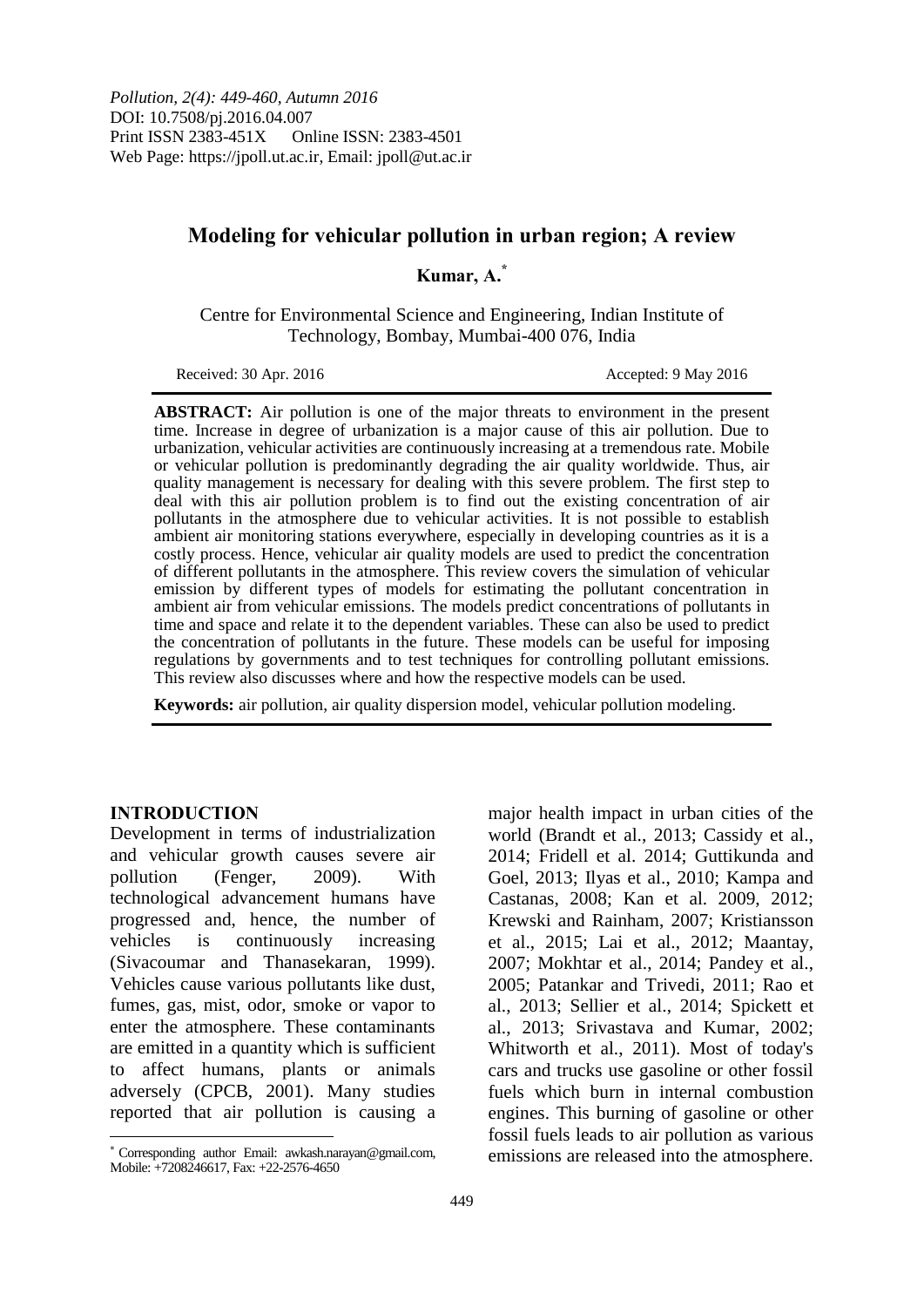The primary source of vehicular pollution is the pollutants that are directly released from the tailpipes of cars and trucks into the atmosphere.

Air Pollution Control Office of the U.S. EPA started many programs to lead the traffic pollution issues after 1960 (Fensterstock et al., 1971). In order to make assessments related to the extent and type of the pollutants, modeling is required. Air quality modeling tool assesses the present and future air quality and source contribution (Banerjee et al., 2011; Coelho et al., 2014; Gulia et al., 2015; Jiang et al., 2013; Jiménez-guerrero et al., 2007; Jin and Demerjian, 1993; Kesarkar et al., 2007; Ma et al., 2013; Marquez and Smith, 1999; Martins, 2012; Ozkurt et al., 2013; Ritter et al., 2013; Syrakov et al., 2015; Zhang et al., 2014). Vehicular pollution modeling in any region is the air pollution estimation that is caused by the vehicular activity. For the purpose of predicting concentration of pollutants near roads or highways, various models have been suggested. These air quality models can be used for predicting concentration of pollutants in ambient air due to point sources like stacks, area sources like multiple fuel gas stacks or line sources like roadways (Thaker and Gokhale, 2015). For modeling vehicular pollutants in which pollutants are emitted continuously by vehicles, line source models are used (Singh and Gokhale, 2015). Other sources like area and/or point sources are also taken into consideration for urban environment. However, to find out the contaminant concentration due to existing or proposed highways/ roads, the highway dispersion models are used. These can find out the impact up to very large distances. Distance may be from ten meters to hundreds of meters. For air quality prediction analysis in the region of highways and roadways, the effect of vehicles on ambient air quality is considered to be of prime importance.

These highway dispersion models are mostly based on Gaussian dispersion equation (Briggs et al., 2000; Barratt, 2000). Vehicular pollution model requires two kinds of input such as emission and meteorology, to provide concentration plots for pollutants.

Several studies were conducted to understand the vehicular emission under realistic driving conditions and other purposes where other sources were minimized (Alves et al., 2014; Brzezinski and Newell, 2000). Global emission projection was carried out for dust emission from exhaust of on-road vehicles under many programs such as four commonly-used global fuel use scenarios from 2010 to 2050 and improvements on regional air quality (Yan et al., 2014; Coelho et al., 2014). In India, emission inventary is prepared using a number of vehicles and emission factors developed by the Automotive Research Association of India (ARAI, 2007). Source apportionment and health impact assessment have also been carried out for vehicular emission using monitoring data (Cheng et al., 2013; Guttikunda and Goel, 2013; Fan et al., 2012).

# **AIR QUALITY MODELS**

Pollutants transport and dispersion in the atmosphere are described mathematically by models. Models are used to relate the causes and effects of pollutant levels found in different areas at different locations referred to as receptors. The number of monitors that one could afford to set up is far less than the number of receptors in a model. Therefore, models are a cheap way to analyze the concentration of pollutants over a wide spatial area. These models take into account the factors such as meteorology, topography, and emissions from nearby sources.

Vehicular pollution model is a combination of mathematical equations based on physical principles. These estimate pollutant concentration for different types of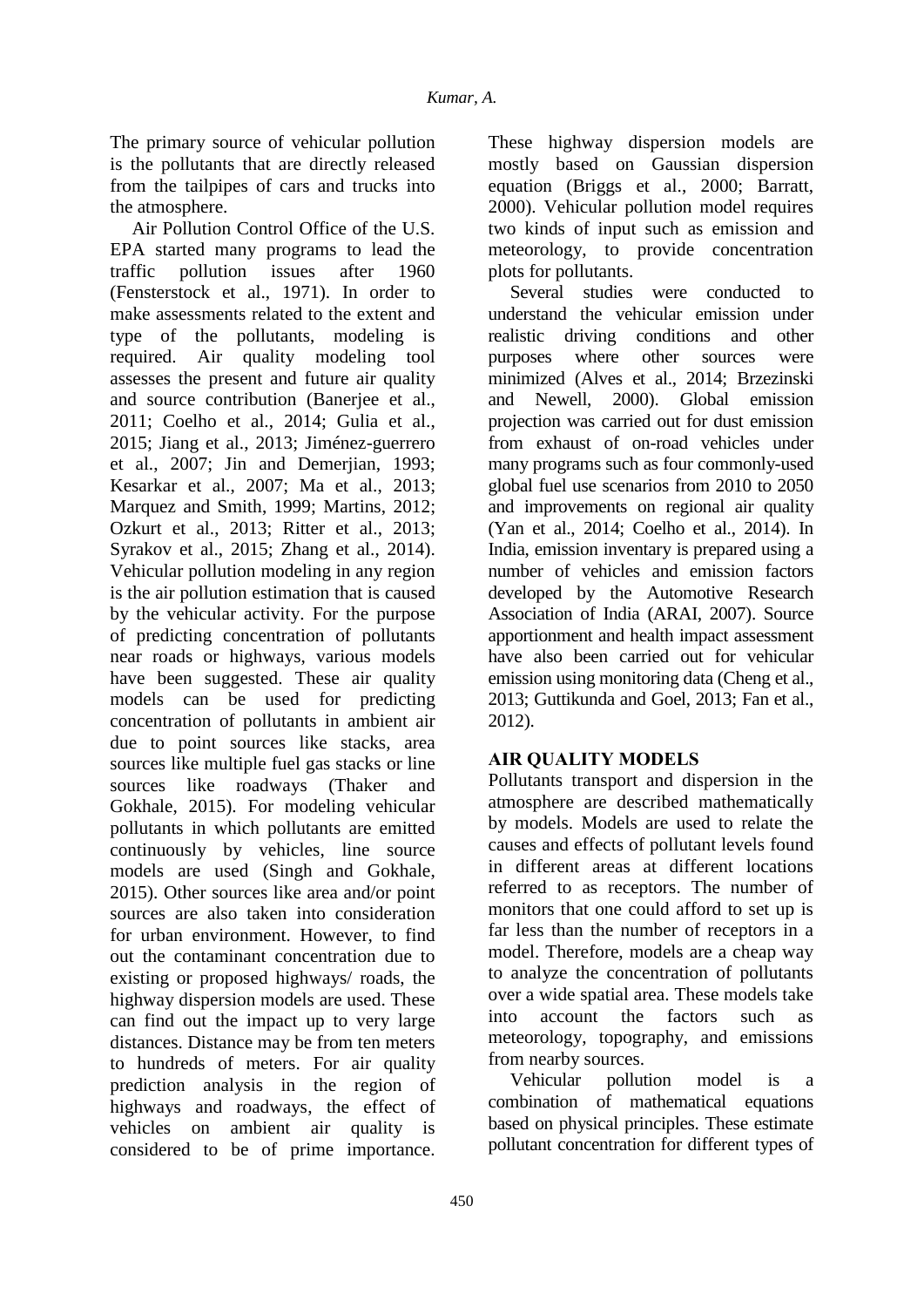emissions and meteorological conditions in space and time. Vehicular models are called line source models. These models are very much effective for finding the concentration of pollutants at various locations and helpful for the estimation of the concentration of pollutants in the future. The available data, geography of the particular area and types of the pollution in the area play an important role in application of these models. These models are also used for the setting of<br>emission standards, emission control emission standards, emission techniques and strategies, and rational traffic management. Above all, these help in providing a cleaner environment to the living organisms.

## **Air quality models can be developed for various purposes like:**

- I. Determination of air quality
- II. Framing of laws and fixing of emission standards
- III. Land use and urban planning
- IV. Optimization of control techniques and programs
- V. Selection of sampling sites
- VI. Planning for control of air pollution episodes

## **Steps Followed for Air Quality Modeling**

- I. Objectives
- II. Identification of process/parameters
- III. Model structure development and solution
- IV. Calibration, verification and validation
- V. Application of model

### **VEHICULAR EMISSION DISPERSION MODEL**

Vehicular dispersion model consists of many types which are based on box model or Gaussian Plume model. The discussions of the models are given below.

### **Stanford research institute (SRI) model**

This model was given by Johnson at Stanford Research Institute (Johnson, et al., 1971). It is known as SRI model. When the

wind is parallel to the road, it adverts the pollutants down the road. When it crosses the road at an edge, a vortex or helical stream is produced within the road with speeds lower within the road and moderately higher downwind. As a result there are lower pollutant levels on the windward model. It represents the mechanical air movement brought on by traffic and work under calm conditions.

The concentration of leeward side  $(C<sub>L</sub>)$ of the street is given by the equation:

$$
C_{L} = K \frac{Q}{(u_{r} + 0.5) \left[ \left[ x^{2} + z^{2} \right]^{2} + 2 \right]}
$$
 (1)

The concentration of windward side  $(C_w)$  is given by the equation.

$$
C_{w} = K \frac{Q}{w(u_{r} + 0.5)}
$$

when the wind is such that neither leeward nor a windward case is appropriate, an intermediate concentration  $(C_I)$  is found by taking the average of the results of the above equations:

$$
C_{I} = \frac{C_{L} + C_{W}}{2}
$$

Here,  $u_r$  is the wind speed at rooftop, K is the diffusivity constant depending on the stability class, w is width of the traffic lane, x and z are the coordinates along wind and vertical respectively.

#### **Simple infinite line source**

The general standard expression of plume model for ground level source

$$
C(x,y,z) = \frac{Q}{\pi u \sigma_y \sigma_z} exp\left[\frac{-y^2}{2\sigma_y^2}\right] exp\left[\frac{-z^2}{2\sigma_z^2}\right]
$$
 (2)

The concentration of pollutants due to line source can be found out by integrating the above equation along y direction from -  $\infty$  to  $+\infty$ . Assuming the line source is infinitely long and wind is perpendicular to roadway and the pollutants are transported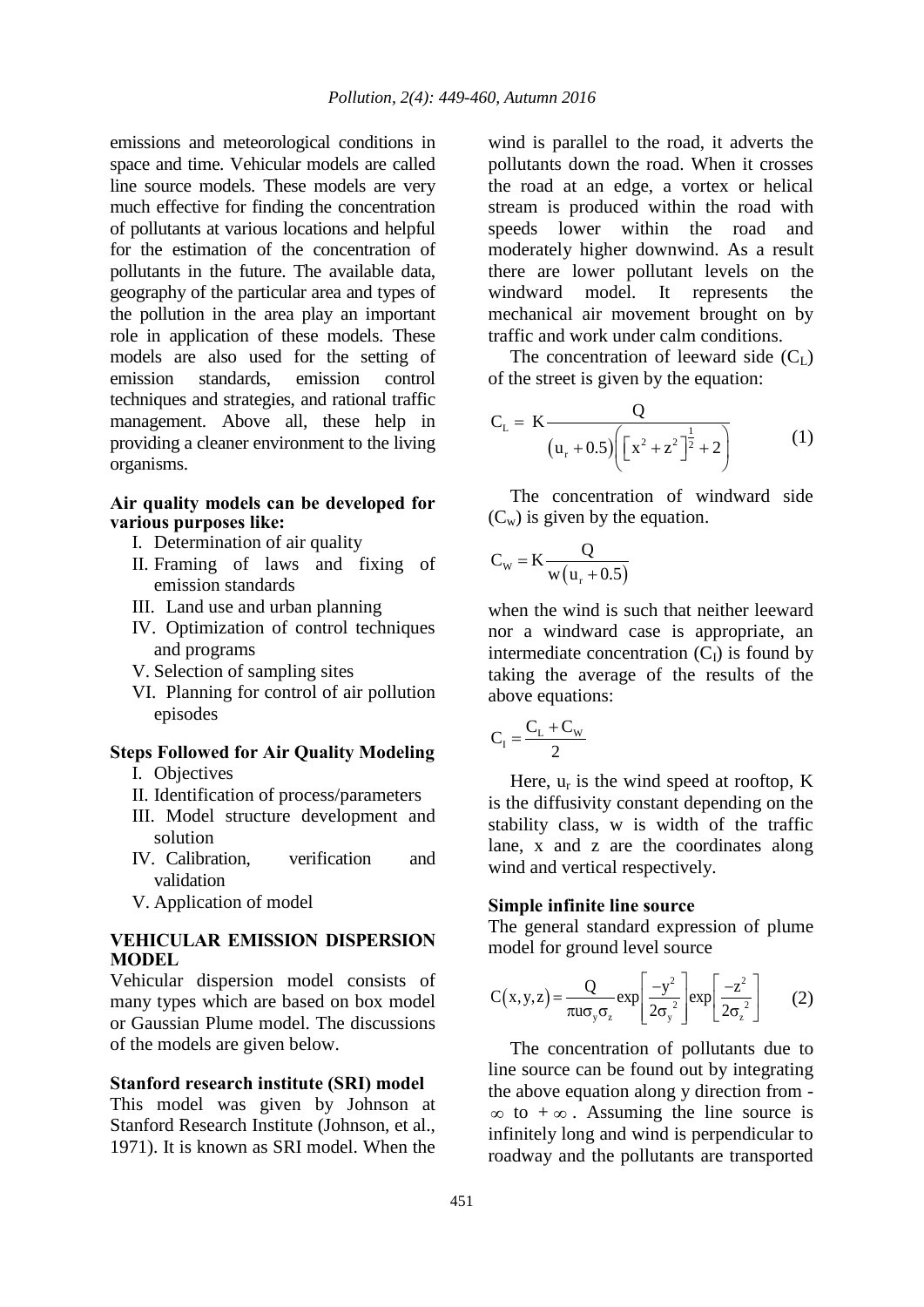along x-direction and dispersed in the zdirection, the model is as follows (Hanna et al., 1982):

$$
C = \sqrt{\frac{2}{\pi}} \left( \frac{Q}{u\sigma_z} \right) \exp \left[ \frac{-z^2}{2\sigma_z} \right]
$$

#### **Finite line source model**

This model was presented by Casandy (1972) to overcome the problems by infinite line source model from Gaussian plume for point sources. This model is not applicable for calm conditions and appropriate just when the wind is perpendicular to the roadway.

$$
C = \frac{Q}{\sqrt{2\pi}\sigma_z u} \left( erf \left( \frac{L_2' - Y}{\sigma_y \sqrt{2}} \right) + erf \left( \frac{L_2' + Y}{\sigma_y \sqrt{2}} \right) \right)
$$
 (3)

where,

- C = concentration in  $g/m<sup>3</sup>$
- $Q =$  Line source strength in  $g/m/sec$
- $L =$  length of the upwind segment in m
- Y = perpendicular distance along the line source in m
- $u =$  average speed of wind in x-direction in m/sec.

#### **General finite line source model (GFLSM)**

The General Finite Line Source Model

considers co-ordinate transformation (Luhar and Patil, 1989). It assumes that there are two co-ordinate systems, one is wind co-ordinate system and the other is line source co-ordinate system. Co-ordinate system of wind is presented by  $x_1$ ,  $y_1$ ,  $z_1$ and co-ordinate system of line source is represented by x, y, z.

## **Development of GFLSM**

The essential way to deal with this model is the co-ordinates change among the wind co-ordinate  $(x_1, y_1, z_1)$  and the line source coordinate (x, y, z). Consider the lengths of the street way as L and making an angle of  $\theta$  with the wind vector. The point of center of the line source is taken as origin for the two directions which have the common zaxis. The line source is along the y-axis and the wind vector is along the direction of  $x_1$ . In the co-ordinate of line source, every one of the parameters namely x, y, z and L are known by the street receptor geometry.

It assumes a hypothetical line source along  $y_1$  direction such that wind is in perpendicular direction to it. The concentration of pollutants at receptor R caused by this model is given by

**General finite line source model**  
\nThe General Finite Line Source Model  
\n
$$
C' = \frac{Q}{2\sigma'_z \sigma'_y u_e \sqrt{2\pi}} \left[ exp\left(-\frac{1}{2}\left\{\frac{Z-H}{\sigma'_z}\right\}^2\right) + exp\left(-\frac{1}{2}\left\{\frac{Z+H}{\sigma'_z}\right\}^2\right) \right] \times \int_{-\frac{L}{2}}^{\frac{L}{2}} exp\left[-\frac{1}{2}\left(\frac{y'_1 - y_1}{\sigma'_y}\right)\right] dy'_1 \tag{4}
$$

where,

- $Q =$  source emission rate per unit length
- $Z =$  Height of the receptor above the ground
- $H =$  Height of the line source
- $u = Mean$  ambient wind speed at source height H
- $\sigma_z$ <sup>'</sup> = vertical dispersion coefficient and
- $\sigma_y$ ' = horizontal dispersion coefficient and both are functions of distance  $x_1$  and stability class. The prime symbol (') indicates the parameters in wind coordinate system.

Equation (4) is in first coordinate and parameters which are not in this coordinate are transformed in the function of line source coordinate. The relationship between wind coordinate system and line source coordinate system is given by:

 $x_i = x \sin \theta - y \cos \theta$ 

 $y_1 = x\cos\theta + y\sin\theta$ 

Line source is considered to be along the y- axis and

 $dy_1' = \sin \theta dy'$ 

Rate of emission per unit length is given by Q in the wind coordinate system. It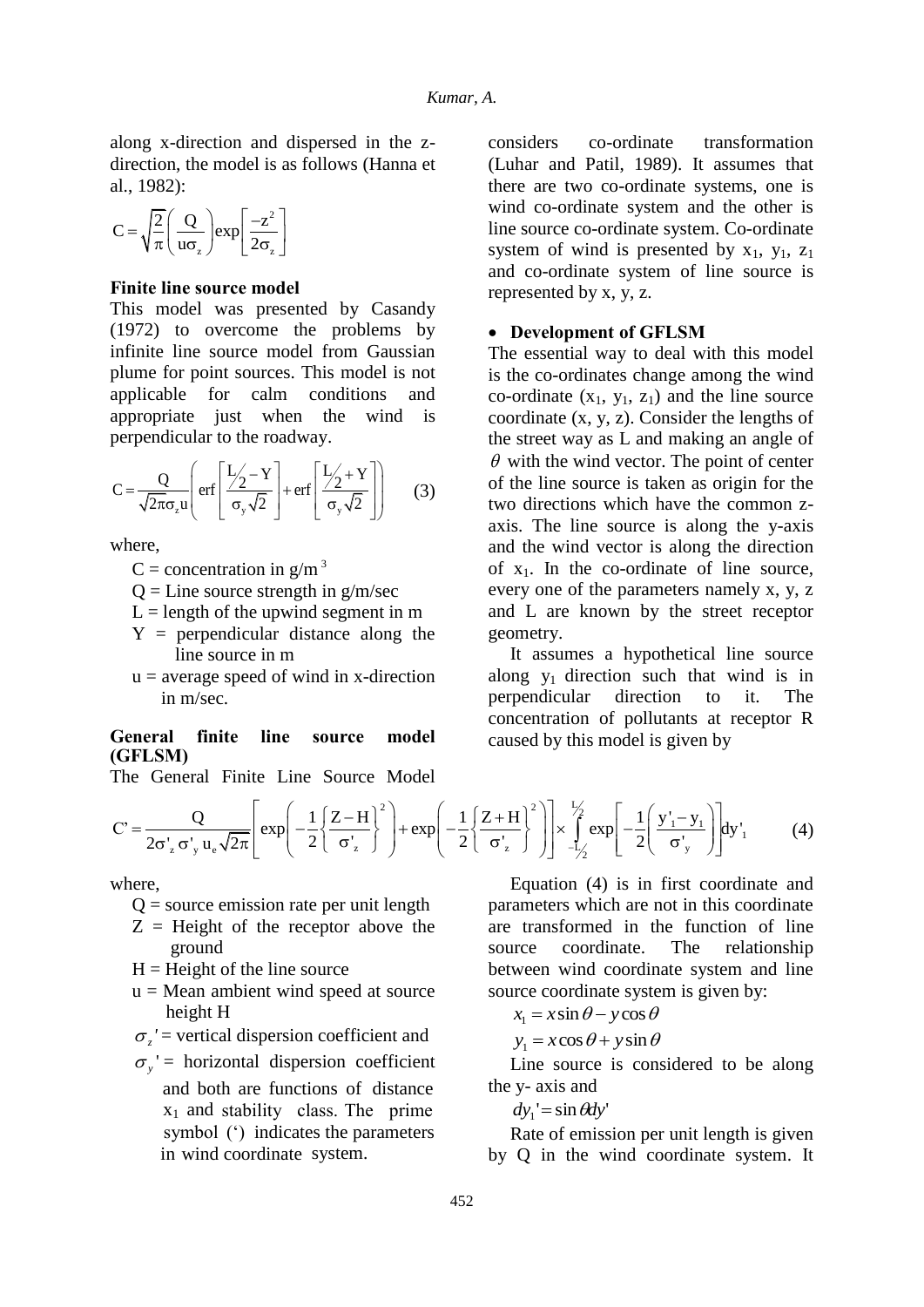needs to be converted in the coordinate system of line source where it would become Q/sinθ because of the transformation of the length unit, such that

multiplied by the factor  $1/\sin\theta$  because of the obliquity of the source.

Substituting the value  $y_1$ ',  $y_1$ ,  $x_1$ ,  $dy_1$ ', including the source correction in Equation (4), the following equation is formed:

Equation of the length unit, such that the apparent length of the source Q is

\n
$$
C' = \frac{Q}{2\sigma_z \sigma_y u_e \sqrt{2\pi}} \left[ \exp\left(-\frac{1}{2}\left\{\frac{Z-H}{\sigma_z}\right\}^2 + \exp\left(-\frac{1}{2}\left\{\frac{Z+H}{\sigma_z}\right\}^2\right) \right] \times \left[ \exp\left(-\frac{1}{2}\left\{\frac{Z+H}{\sigma_z}\right\}^2 + \exp\left(-\frac{1}{2}\left\{\frac{Z+H}{\sigma_z}\right\}^2\right) \right] \right]
$$
\n(5)

\n
$$
\int_{-1/2}^{1/2} \exp\left[-\left(\frac{(y_1' \sin \theta - x \cos \theta - y \sin \theta)^2}{2\sigma_y^2}\right) \sin \theta \, dy\right]
$$

Here  $\sigma_y$  and  $\sigma_z$  are the downwind distance functions which are given by  $x/\sin\theta$  and stability class. One sided normal cumulative distribution function is obtained from error function properties and definition.

$$
\int_{f_1}^{f_2} \exp(-t^2) dt = \frac{\sqrt{\pi}}{2} [erf(f_2) - erf(-f_1)]
$$

Hence Equation (5) becomes:

obtained from error function properties and  
\ndefinition.  
\n
$$
C = \frac{Q}{2\sigma_z \sigma_y u_e \sqrt{2\pi}} \left[ exp\left(-\frac{1}{2}\left\{\frac{Z-H}{\sigma_z}\right\}^2\right) + exp\left(-\frac{1}{2}\left\{\frac{Z+H}{\sigma_z}\right\}^2\right) \right] \times
$$
\n
$$
\left[ erf\left(\frac{sin \theta \left\{\frac{L}{2}-Y\right\}-x cos \theta}{\sigma_y \sqrt{2}}\right) \right] + \left[ erf\left(\frac{sin \theta \left\{\frac{L}{2}+Y\right\}+x cos \theta}{\sigma_y \sqrt{2}}\right) \right]
$$
\n(6)

where,

 $u_e = u \sin \theta + u_o$ 

 $u_0$  = accounts for dispersion which is lateral and concentration divergence when wind speed coming towards zero (calm condition, Luhar and Patil, 1989).

#### **General motor (GM) model**

(1978). It is used in line source approach which is finite and one parameter of dispersion is mentioned as a distance function from line source and wind road oriented angle. Importantly, it considers plume rise over the roadways which are in very stable and low wind conditions.

The concentration C at point  $(x,y)$  at  $y =$ 0 for line source is given by

GM model was developed by Chock 0 for line source is given by  
\n
$$
C = \frac{Q}{U_e \sigma_z \sqrt{2\pi}} \left( exp \left[ -\frac{1}{2} \left( \frac{z + h_0}{\sigma_z} \right)^2 \right] exp \left[ -\frac{1}{2} \left( \frac{z - h_0}{\sigma_z} \right)^2 \right] \right)
$$
\n(7)

where,

 $h_0$  = height of the plume centre above the ground

The effective wind speed is given by

 $U_e = u \sin \theta + u_o$ 

 $u<sub>o</sub>=$  correction factor for speed of wind due to traffic wake

 $U_e$  = effective wind speed in m/sec.

The plume centre height is  $h_0 = H + h_p$ 

where H is height of line source and  $h_p$ is the plume rise.

#### **EPA HIWAY model**

In EPA HIWAY Model (Petersen, 1980), a highway is considered in which limited point sources are assumed. The total contribution due to all these points is found out by taking out the integral of the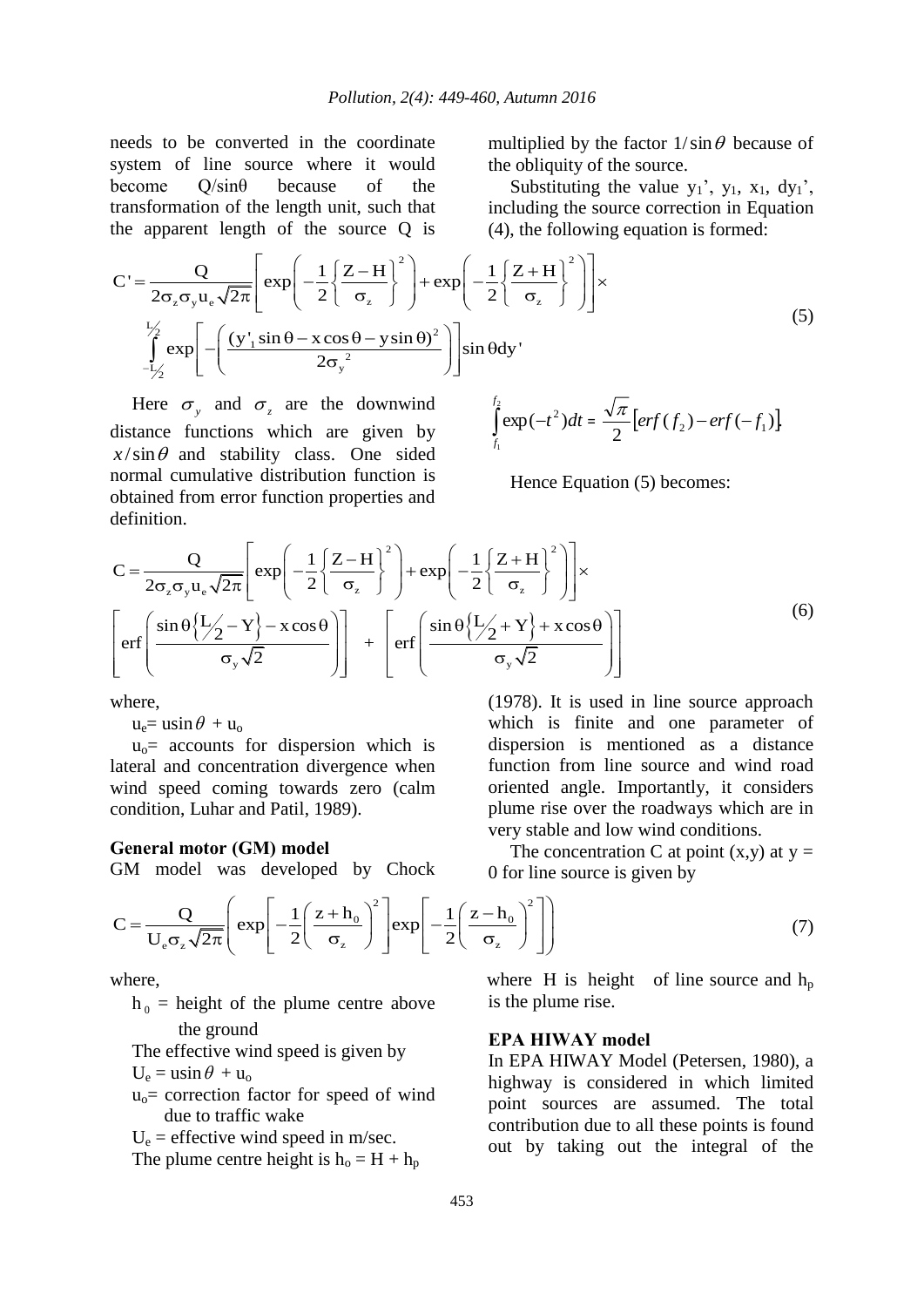equation of point source by Gaussian for a limited length L and incremental length of dl, as given by:

$$
C = \frac{ql}{u} \int f dl
$$
 (8)  

$$
\int \frac{1}{v^2} \int \left[ \int \frac{1}{v^2} \left( (z - H)^2 \right) \right]
$$

If the condition is stable or if the height of mixing is more than or same as 5000 m then

$$
C = \frac{ql}{u} \int f dl
$$
\n
$$
f = \frac{1}{2\pi\sigma_y \sigma_z} \exp\left\{-\frac{y^2}{2\sigma_y^2}\right\} \left[\exp\left\{-\frac{(z-H)^2}{2\sigma_z^2}\right\} + \exp\left\{-\frac{(z+H)^2}{2\sigma_z^2}\right\}\right]
$$
\n(9)

As the mechanical mixing is significant over the street, some beginning estimations of the vertical scattering and horizontal scattering parameters are assumed by displacement of the point source a virtual separation upwind.

Integral is calculated by approximating by the trapezoidal rule and gives:

$$
C = \frac{qdl}{u} \left\{ \frac{f_1 + f_2}{2} + \sum_{i=1}^{n-1} f_i \right\}
$$

where  $f_i$  is evaluated from equation (9) for  $l + dl$ .

#### **California line source model**

Separate equation for the calculation of concentrations of pollutants under crosswind and parallel wind conditions is used by the California model (Miller and Clagget, 1978). Pollutant concentration is calculated by the model in the crosswind case by considering that the dispersion is dependent on the atmospheric stability and turbulent mixing cell is considered above the highway.

#### **CALINE 3 Model**

California Line Source Model Version 3 (CALINE-3) is an air quality model for established by California Department of Transportation (Benson, 1992). It depends on the equation of diffusion by Gaussian and utilizes a mixing zone idea to describe scattering of pollutants over the streets. Each highway links are joined in a progression of components and incremental concentration is calculated. After that this model adds all to get total pollutant concentration on a specific receptor area. The distance of receptor is a perpendicular distance between receptor and the highway centerline. Squares of sides same as that of highway width are taken as the first element formed at the very first point.

With the distance from the receptor, resolution of element becomes less important. In order to permit efficiency in computation the element is made larger. Each component is taken as a "proportionate limited line source" situated normal to the direction of wind cantered in the mid-point of element. A local x, y co-ordinate framework adjusted to the direction of wind and beginning at the component mid-point is characterized for every component. The emission occurring within the element is modeled using the cross finite line source Gaussian equation. The concentration due to source segment of length *dy* is

$$
\text{Line source. It is a third generation model} \begin{cases}\n\text{Gaussian equation. The concentration due to} \\
\text{source segment of length } dy \text{ is} \\
\text{dc} = \frac{qdy}{2\pi u \sigma_y \sigma_z} \left[ \exp \frac{-y^2}{2\sigma_y^2} \right] \left[ \exp \frac{- (z - H)^2}{2\sigma_z^2} + \exp \frac{- (z - H)^2}{2\sigma_z^2} \right]\n\end{cases} \tag{10}
$$

where,

 $\sigma_y$ ,  $\sigma_z$  = diffusion coefficient in x and y direction in m.

- $u =$  the velocity of wind at effective release height m/sec
- $q=$  the line source strength in  $\mu$ g/m/sec
- H= the effective height of source in m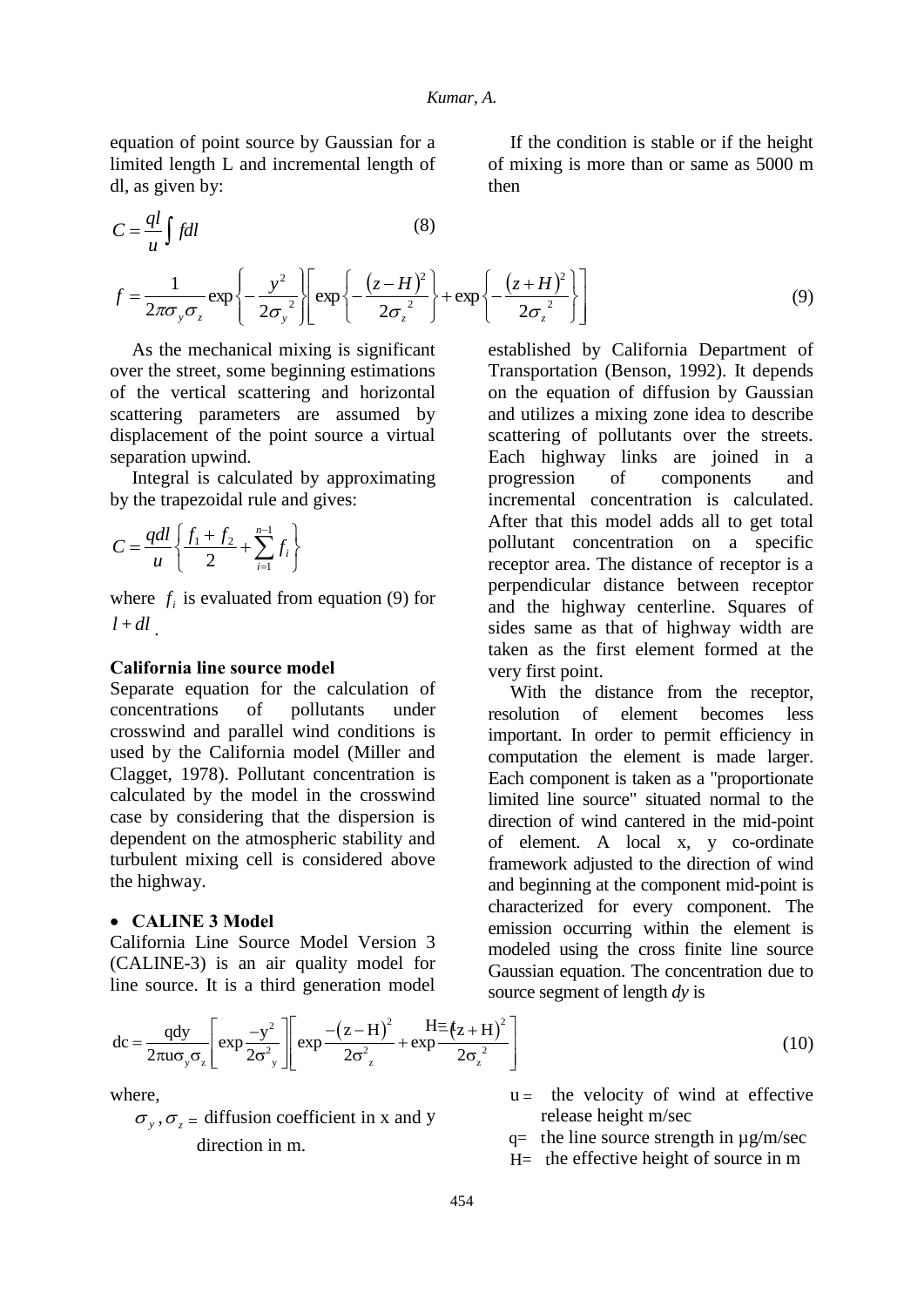$dy =$  the length of source segment in m

 $dc =$  the concentration of the source segment dy at receptor  $(x,y,z)$  in  $\mu g/m^3$ . In CALINE-3, region directly above the road is treated as a region where the emission is uniform. It defines the zone of mixing as the region above the travelled path including 3 m (approximately twovehicle width) on either side. The initial horizontal dispersion is accounted by the

additional width imparted to the pollutant by the vehicular wake. The model considers pollutants to be inert. So it does not consider the atmospheric reactions of NO<sup>x</sup> (Benson, 1979).

# **AERMOD**

The AERMOD air dispersion model is USEPAs official "Appendix A" air dispersion model for regulatory use and was developed by the AERMIC (The American Meteorological Society/EPA Regulatory Model Improvement Committee) work group (Cimorelli et al., 2004). It is a steadystate plume model. In the stable boundary layer (SBL), it assumes the concentration distribution to be Gaussian in both the vertical and horizontal. In the convective boundary layer (CBL), the horizontal distribution is also assumed to be Gaussian. but the vertical distribution is described with a bi-Gaussian probability density function (pdf).

AERMOD aims at modeling short-range (up to 50 km) dispersion from a variety of polluting sources (e.g., point, area, and volume sources) using a number of model configurations. These configurations include different sets of urban or rural dispersion coefficients as well as simple and complex topography. The model has the capacity to employ hourly sequential pre-processed meteorological data to estimate concentrations of pollutants at receptor locations at different time scales ranging from 1 h to 12 months. AERMOD is an advanced plume model that incorporates updated treatments of the

boundary layer theory, understanding of turbulence and dispersion, and includes handling of terrain interactions.

It has two pre-processors AERMET and AERMAP. AERMET is a meteorological pre-processor that calculates meteorological parameters and passes them to AERMOD. AERMAP is a terrain preprocessor that calculates terrain elevations above mean sea level and passes them to AERMOD. It requires three kinds of input data such as emission (vehicles), geographical and meteorological data (hourly nine meteorological parameters). These hourly meteorological parameters include Wind Speed, Wind Direction, Ceiling Height, Rain Fall, Pressure, Humidity, Global Horizontal Radiation, Cloud Cover and Temperature. AERMOD has been applied in many case studies for vehicular pollution modeling (Kumar et al., 2015; Sonawane et al., 2012).

## **Operational street pollution model (OSPM)**

The Operational Street Pollution Model (OSPM) (Aquilina and Micallef, 2003) was developed by the National Environmental Research Institute of Denmark, Department of Atmospheric Environment. It is an air pollution model which is used for foreseeing the scattering pollutants in ambient air in road canyons. This model has been utilized by various countries for more than twenty years for examining level of pollution due to traffic, performing investigations of field campaign estimations, considering effectiveness of contamination reduction techniques, and doing assessments of exposure. As compared to different models OSPM is cutting edge in traffic pollution modeling.

In OSPM amount of pollution due to traffic is ascertained utilizing a mix of two models. One is plume model for the contribution which is direct. Second is a box model for portion of pollutants which is re-circulated in the road. The  $NO<sub>2</sub>$ fixations are computed considering NO-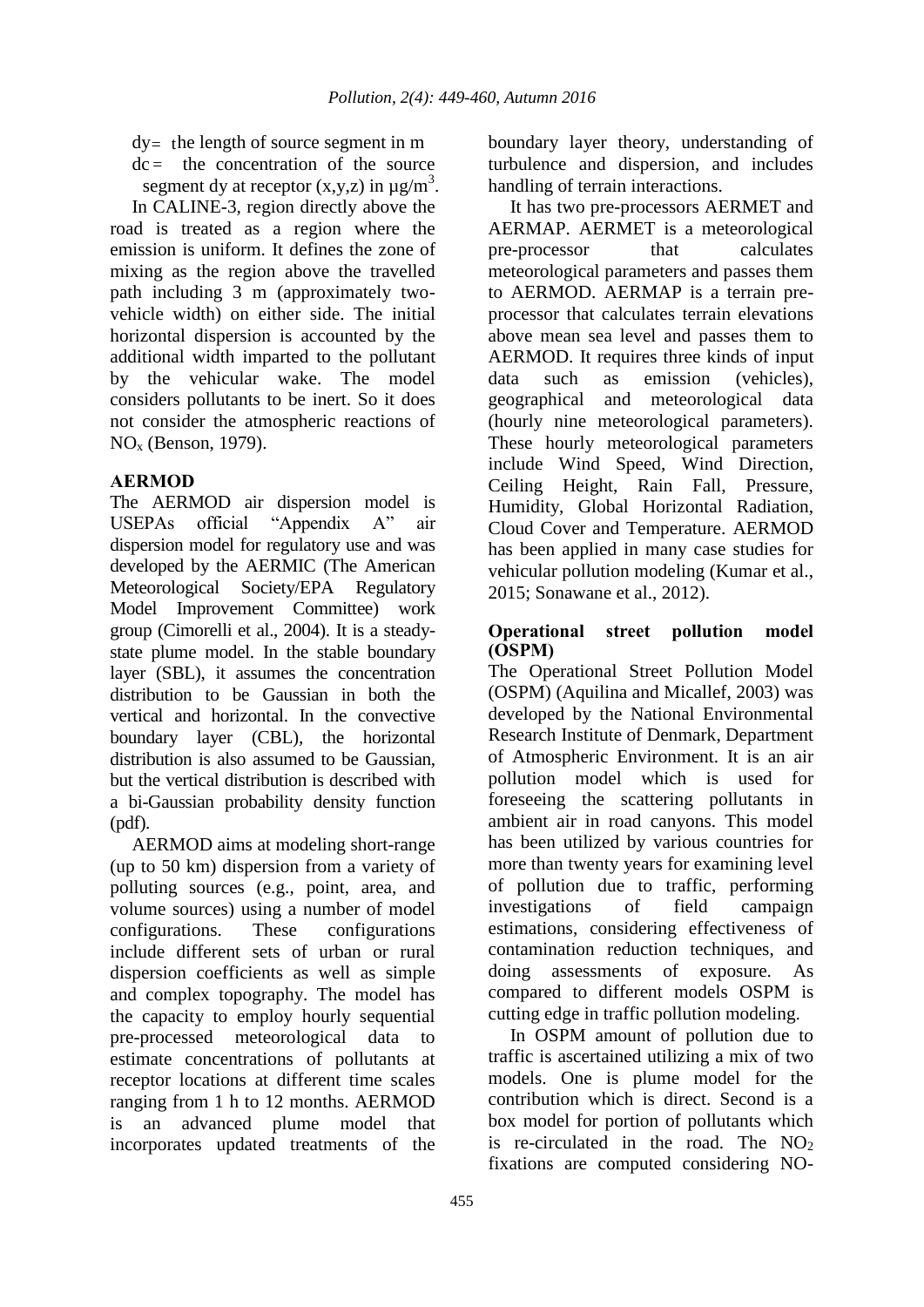$NO<sub>2</sub>-O<sub>3</sub>$  science and the time of residence of contaminants on the road. This model is intended to work with the input information and then it gives one-hour averages. OSPM has been applied in many case studies for various purposes such as source contribution and health impact assessment in European cities (Aquilina and Micallef, 2004; Assael et al., 2008; Berkowicz et al., 2006; Berkowicz, 2000; Berkowicz et al., 2008; Hvidberg and Jensen, 2011; Kakosimos et al., 2010; Ketzel et al., 2012; Kukkonen et al., 2001, 2003). The comparison of the above various vehicular pollution models have been presented in Table 1.

| <b>Model</b>                | <b>Advantage</b>                                             | <b>Disadvantage</b>                           |
|-----------------------------|--------------------------------------------------------------|-----------------------------------------------|
| <b>SRI</b>                  | SRI considered that the concentration is                     | The average values of the downward and        |
|                             | inversely proportional to the distance                       | windward<br>may<br>give<br>less<br>accurate   |
|                             | between the receptors and line source for                    | concentration on both sides of the street for |
|                             | leeward side of road while the method of                     | parallel or near-parallel synoptic winds.     |
|                             | Johnson et al. (1973) is used to estimate                    |                                               |
|                             | concentration for windward side.                             |                                               |
| Simple Infinite             | Wind is perpendicular to roadway and the                     | Line source considered infinite long.         |
| Line Source                 | pollutants are transported along<br>$X -$                    |                                               |
|                             | direction along the wind.                                    |                                               |
| Finite Line Source<br>Model | Line source is finitely long.                                | Model is not applicable for calm conditions.  |
| General Finite Line         | This applicable for gaseous pollutants as                    | It is not applicable for street canyon.       |
| Source Model                | well<br>as<br>particulate<br>matter<br>with<br>modification. |                                               |
| <b>General Motor</b>        | Performs well for downwind dispersion of                     | Performs worse when the wind angle            |
| Model                       | pollutants near the roadway.                                 | becomes small relative to the road.           |
| <b>EPA HIWAY</b>            | Model works fairly well under unstable                       | Performs worse when the number of traffic     |
| Model                       | the pedestrian<br>conditions<br>at<br>level                  | lanes increases                               |
|                             | downwind from the road.                                      |                                               |
| California Line             | It can estimate concentration 500 m from                     | Region considered as a zone of uniform        |
| Source Model                | the roadway and special options for                          | emissions and turbulence.                     |
|                             | modeling air quality near street canyons,                    |                                               |
|                             | intersections<br>facilities<br>and<br>parking                |                                               |
|                             | provided.                                                    |                                               |
| <b>AERMOD</b>               | It has introduced planetary boundary layer                   | It does not consider building height for      |
|                             | concept with stable and convective                           | recirculation of pollutants.                  |
|                             | boundary layer concept.                                      |                                               |
| <b>Operational Street</b>   | Concentration<br>of exhaust<br>gases<br>is                   | Ventilation can be limited by the presence of |
| Pollution Model             | calculated based on plume model for the                      | a downwind building if the building           |
|                             | direct contribution and based on box                         | intercepts one of the edges.                  |
|                             | model for the recirculating part of the                      |                                               |
|                             | pollutants.                                                  |                                               |

**Table 1. Comparison of the vehicular pollution models**

## **CONCLUSIONS**

A review of various vehicular emission modeling is carried out and compared in this paper. It includes vehicular dispersion models like box model and Gaussian Plume Model. Stanford Research Institute (SRI) model is based on box model while simple infinite line source, finite line source, general finite line source, EPA HIWAY, CALINE and AERMOD are based on Gaussian Plume model. SRI model is used for representing the mechanical air movement brought on by traffic. Simple Infinite Line Source Model considers the Gaussian plume equation and integrates it for infinite length along ydirection. Finite Line Source Model is not applicable for calm condition and is used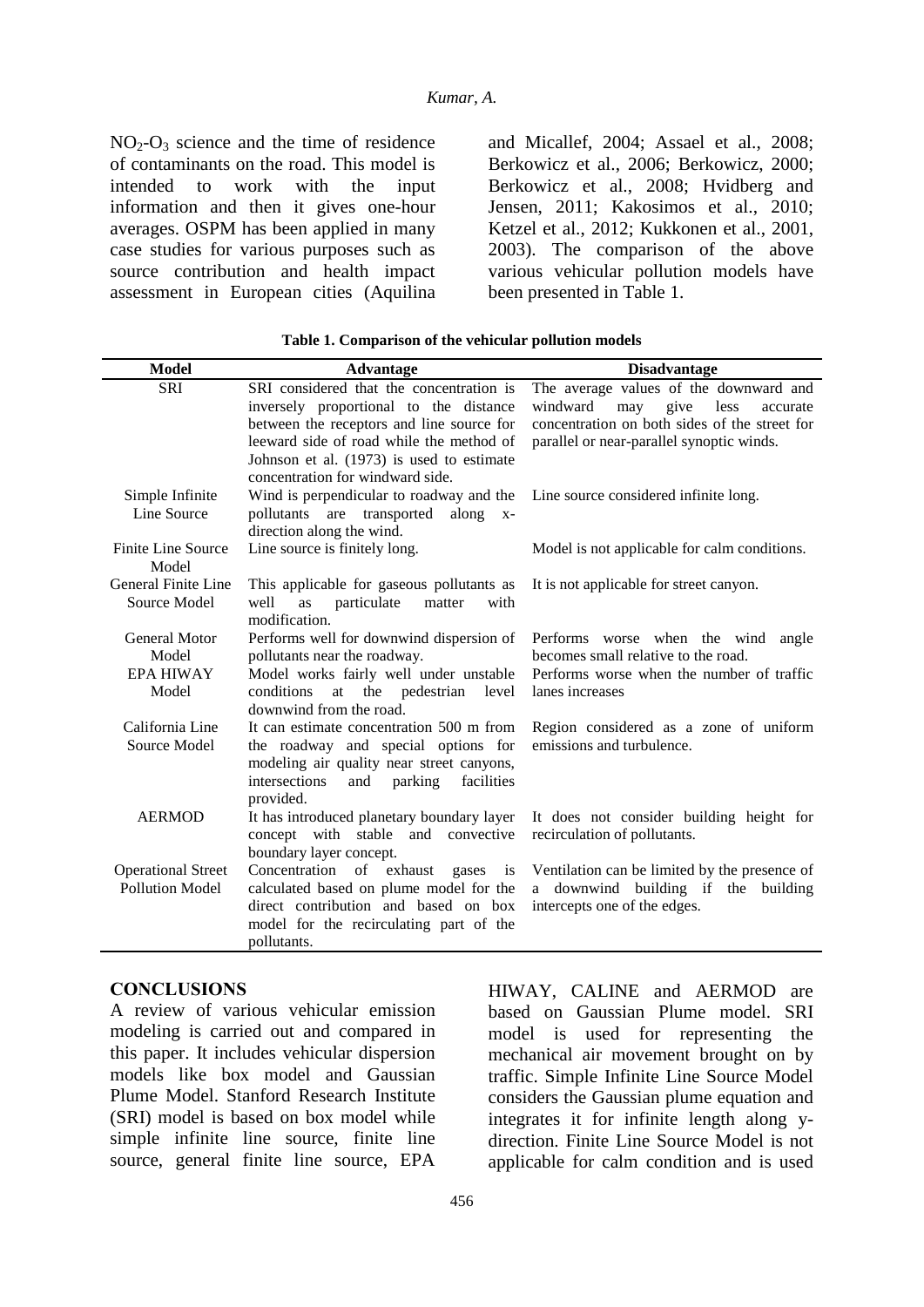only when the wind is perpendicular to the roadway. However, there is no such limitation in General Finite Line Source Model as it considers co-ordinate transformation. General Motor model considers plume rise over the roadways under very stable and low wind conditions. EPA Highway model is a highway dispersion model which considers a finite number of point sources on the highway. CALINE 3 is used for finding dispersion of pollutants due to multiple highway links. It considers diffusion by Gaussian and utilizes a mixing zone idea to describe scattering of pollutants over the streets. It can be run for 8 hours period while AERMOD where planetary boundary has been introduced can be run for many years. OSPM is used for predicting the scattering of pollutants in road canyons between the buildings. In OSPM, concentration of exhaust gases is calculated based on plume model for the direct contribution and based on box model for the recirculating part of the pollutants in the street. Nowadays, CALINE3 and AERMOD are preferred for finding dispersion on highways and widely used for air quality management.

Future scope can be extended in several ways. Many of them consider chemical reactions for  $NO<sub>x</sub>$  but not for other pollutants, so development of the model can be extended to consider more chemical reactions. The particulate matter (PM) emission from tail pipe emission is low while re-suspension of PM is caused by vehicle movement. Generally, re-suspension of particulate matter by vehicles is missed in vehicular pollution modeling. Therefore, a module of emission factor for re-suspension of particulate matter can be developed and incorporated in modeling. Canyon Street has recirculation effect of pollutants from the buildings which is captured by OSPM, but this feature can also be enhanced in other models. Meteorological data needed for air quality modeling can be generated using

Weather Research Forecasting or other meteorological model.

#### **REFERENCES**

ARAI (2007). Air quality monitoring project-Indian clean air programme (ICAP). "Emission Factor development for Indian Vehicles", ARAI, Pune, India.

Aquilina, N. and Micallef, A. (2003). Evaluation of the Operational Street Pollution Model Using Data from European Cities. Env. Mont Asses., 95, 75-96.

Assael, M.J.Ã., Delaki, M. & Kakosimos, K.E. (2008). Applying the OSPM model to the calculation of PM 10 concentration levels in the historical centre of the city of Thessaloniki. Atmospheric Environment, 42, 65–77. doi:10.1016/j.atmosenv.2007.09.029.

Alves, C.A., Gomes, J., Nunes, T., Duarte, M., Calvo, A., Custódio, D., Pio, C., Karanasiou, A. and Querol, X. (2014). Size-segregated particulate matter and gaseous emissions from motor vehicles in a road tunnel. Atmos. Res. 153, 134–144. doi:10.1016/j.atmosres.2014.08.002.

Banerjee, T., Barman, S.C. and Srivastava, R.K. (2011). Application of air pollution dispersion modeling for source-contribution assessment and model performance evaluation at integrated industrial estate-Pantnagar. Environmental pollution (Barking, Essex : 1987), 159(4), 865–75. doi:10.1016/j.envpol.2010.12.026.

Barratt, R. (2000). Atmospheric dispersion modeling- An introduction to practical applications, Business and Environment Practitioner Series, Earthscan Publications Limited, London (UK).

Berkowicz, R. (2000). OSPM- a parameterised street pollution model. Environmental monitoring and assessment, 65, 323–331.

Benson, P.E. (1992). A review of the development and application of the CALINE 3 and 4 models. Atmos. Env. 26B (3), 379-390.

Benson, P.E. (1979). CALINE -3: A versatile dispserion model for prediction air pollutant levels near highways and arterial roads. Final Report. FHWA/CA/TL-79/23 California Department of Transportation, Sacramento, CA.

Berkowicz, R., Ketzel, M., Solvang, S., Hvidberg, M. and Raaschou-nielsen, O. (2008). Evaluation and application of OSPM for traffic pollution assessment for a large number of street locations. Environmental Modeling & Software, 23, 296–303. doi:10.1016/j.envsoft.2007.04.007.

Berkowicz, R., Winther, M. and Ketzel, M. (2006). Traffic pollution modeling and emission data.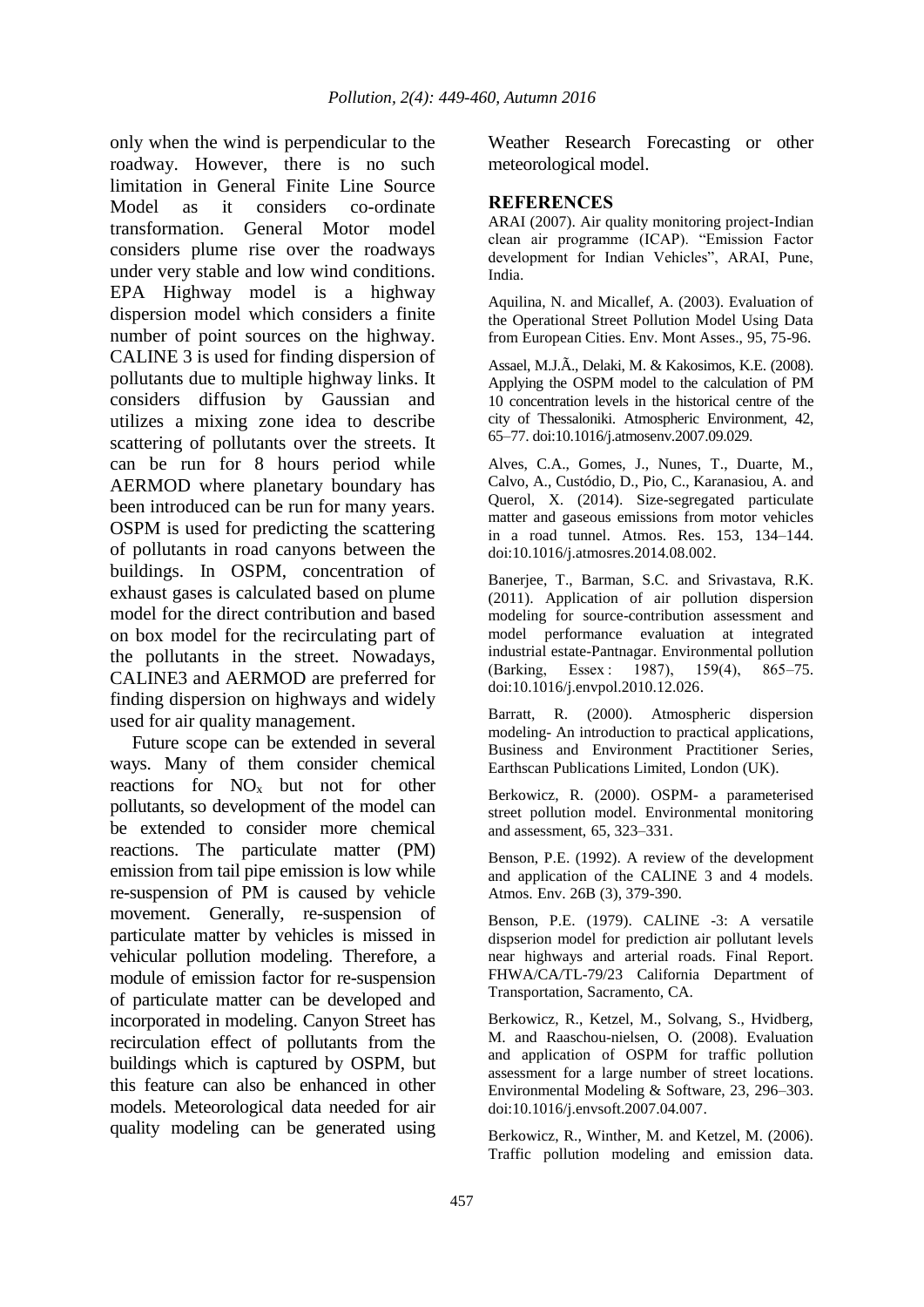Environmental Modeling & Software, 21(4), 454– 460. doi:10.1016/j.envsoft.2004.06.013.

Brandt, J., Silver, J.D., Christensen, J.H., Andersen, M.S., Bønløkke, J.H., Sigsgaard, T., et al. (2013). Assessment of past, present and future health-cost externalities of air pollution in Europe and the contribution from international ship traffic using the EVA model system. Atmospheric Chemistry and Physics, 13(15), 7747–7764. doi:10.5194/acp-13- 7747-2013.

Briggs, D.J., Hough. D., Gulliver, W., Elliott, P., Kingham, S. and Small Bone, K. (2000). A regression-based method for mapping traffic-related air pollution: application and testing in four contrasting urban environments. Sci. of The Tot. Env., 253(1-3), 151-67.

Brzezinski, D.J. and Newell, T.P. (2000). A Revised Model for Estimation of Highway Vehicle Emissions. Air Waste Manag. Assoc. EPA420-S-9, 1–18.

Casandy, G.T. (1972). Crosswind Shear Effect on Atmospheric Diffusion. Atmos. Env., 6, 221-232.

Cassidy, T., Inglis, G., Wiysonge, C. and Matzopoulos, R. (2014). Health & Place A systematic review of the effects of poverty deconcentration and urban upgrading on youth violence. Health & Place, 26, 78–87. doi:10.1016/j.healthplace.2013.12.009.

Cheng, S., Lang, J., Zhou, Y., Han, L., Wang, G. and Chen, D. (2013). A new monitoring-simulationsource apportionment approach for investigating the vehicular emission contribution to the PM2.5 pollution in Beijing, China. Atmos. Environ. 79, 308–316. doi:10.1016/j.atmosenv.2013.06.043.

Chock, D.P. (1978). A line source model for dispersion near Roadways. Atmos. Env., 12, 823–829.

Cimorelli, A.J., Perry, S.G., Venkatram, A., Weil, J.C., Paine, R.J., Wilson, Robert, B., et al. (2004). AERMOD : Description of Model Formulation. EPA-454/R-03-004, USEPA, USA.

Coelho, M.C., Fontes, T., Bandeira, J.M., Pereira, S.R., Tchepel, O., Dias, D., Sá, E., Amorim, J.H. and Borrego, C. (2014). Assessment of potential improvements on regional air quality modeling related with implementation of a detailed methodology for traffic emission estimation. Sci. Total Environ. 470- 471, 127–137. doi:10.1016/j.scitotenv.2013.09.042.

CPCB (2001). Vehicular Pollution Control in India, Technical and Non-Technical Measure Policy. Cent. Pollut. Control Board, Minist. Environemntal For. Gov. India.

Fan, X., Lam, K.C. and Yu, Q. (2012). Differential exposure of the urban population to vehicular air pollution in Hong Kong. Science of the Total<br>Environment, 426, 211-219. Environment, 426, doi:10.1016/j.scitotenv.2012.03.057.

Fensterstock, J.C., Kurtzweg, J.A. and Ozolins, G. (1971). Reduction of Air Pollution Potential through Environmental Planning, Journal of the Air Pollution Control Association 21(7), 395-399. DOI: 10.1080/00022470.1971.10469547.

Fenger, J. (2009). Air pollution in the last 50 years - From local to global. Atmos. Env., 43(1), 13–22. doi:10.1016/j.atmosenv.2008.09.061.

Fridell, E., Haeger-Eugensson, M., Moldanova, J., Forsberg, B. and Sjöberg, K. (2014). A modeling study of the impact on air quality and health due to the emissions from E85 and petrol fuelled cars in Sweden. Atmospheric Environment, 82, 1–8. doi:10.1016/j.atmosenv.2013.10.002.

Gulia, S., Shiva Nagendra, S.M., Khare, M. and Khanna, I. (2015). Urban air quality management- a review. Atmospheric Pollution Research, 6(2), 286– 304. doi:10.5094/APR.2015.033.

Guttikunda, S.K. and Goel, R. (2013). Health impacts of particulate pollution in a megacity-Delhi, India. Environ. Dev. 6, 8–20. doi:10.1016/j.envdev.2012.12.002.

Hanna, S.R., Briggs, G.A. and Hosker, P.R. (1982). Handbook on Atmospheric Diffusion, Technical information centre USDOE Chapter 9: 59-60.

Hvidberg, M. and Jensen, S.S. (2011). Evaluation of AirGIS : a GIS-based air pollution and human exposure modeling system Matthias Ketzel, Ruwim Berkowicz, Ole Raaschou-Nielsen. International Journal of Environment and Pollution, 47, 226–238.

Ilyas, Z.S., Khattak, A.I., Nasir, S.M., Qurashi, T. and Durrani, R. (2010). Air pollution assessment in urban areas and its impact on human health in the city of Quetta, Pakistan. Clean Techn Environ Policy, 12, 291–299. doi:10.1007/s10098-009-0209-4.

Jiang, P., Chen, Y., Geng, Y., Dong, W., Xue, B., Xu, B. and Li, W. (2013). Analysis of the co-bene fi ts of climate change mitigation and air pollution reduction in China. J. of Cleaner Production, 58, 130–137. doi:10.1016/j.jclepro.2013.07.042.

Jiménez-guerrero, P., Jorba, O., Baldasano, J. M. and Gassó, S. (2007). The use of a modeling system as a tool for air quality management: Annual highresolution simulations and evaluation. Science of the Total Environment, 390, 323–340. doi:10.1016/j.scitotenv.2007.10.025.

Jin, S. and Demerjian, K. (1993). A Photochemical Box Model for Urban Air Quality Study. Atmospheric Environment, 27B(4), 371–387.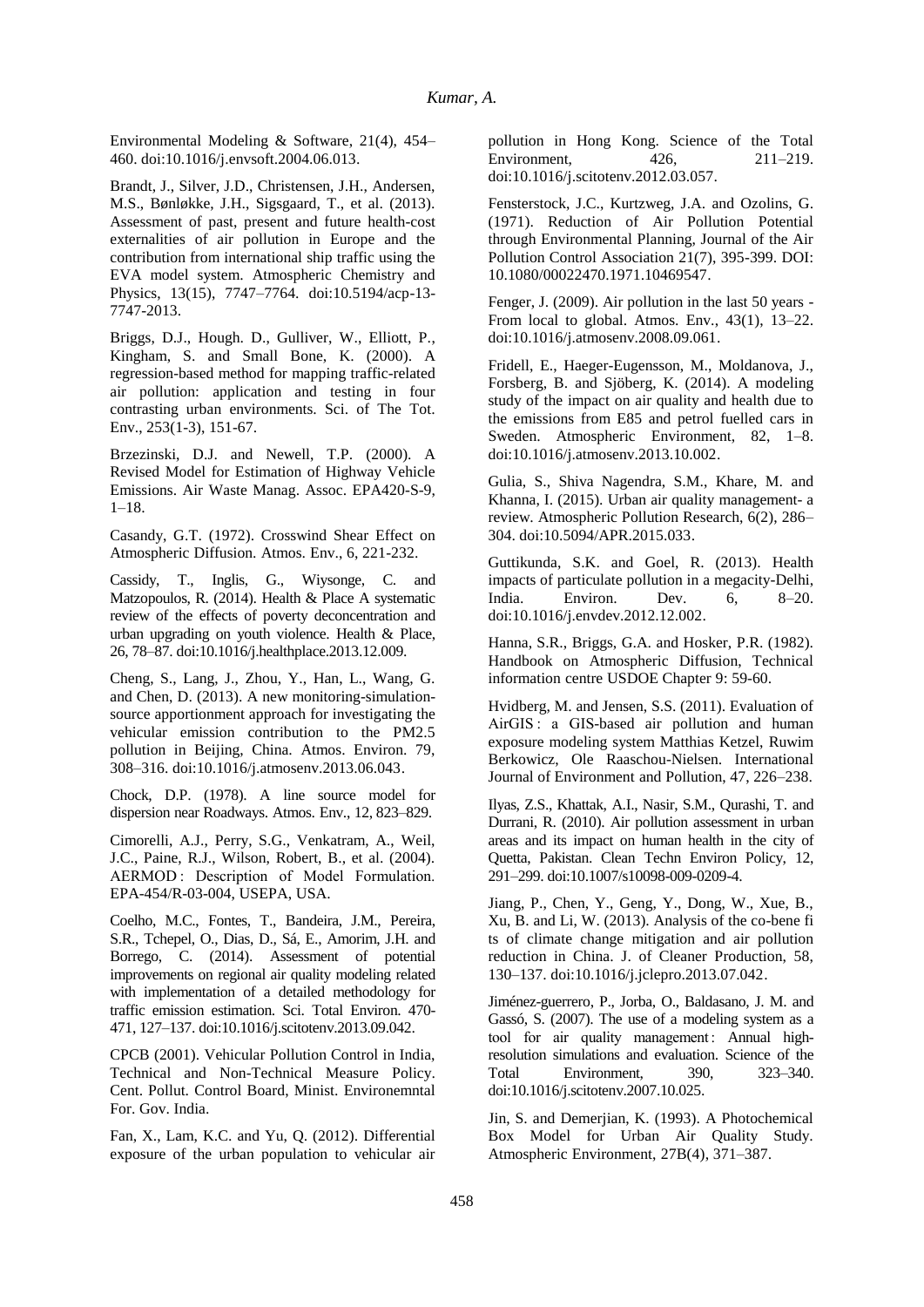Johnson, W.B., Ludwig, F.L., Dabbrdt, W.F. and Allen, R.J. (1971). Field study for an initial evaluation of an urban diffusion model for carbon monoxide. Comprehensive Report For Coordinating Research Institute and EPA Contract. Stanford Research Institute, Milano park, Calinfornia. CAPA-3-68, 1-69.

Kakosimos, K.E., Hertel, D.O. and B.C.M.K. (2010). Operational Street Pollution Model (OSPM)– a review of performed application and validation studies, and future prospects. Environmental Chemistry, 7, 485– 503. doi:10.1071/EN10070.

Kampa, M. and Castanas, E. (2008). Human health effects of air pollution. Environmental Pollution, 151(2), 362–367. doi:10.1016/j.envpol.2007.06.012.

Kan, H., Chen, R. and Tong, S. (2012). Ambient air pollution, climate change, and population health in China. Environment international, 42, 10–9. doi:10.1016/j.envint.2011.03.003.

Kan, H., Huang, W., Chen, B. and Zhao, N. (2009). Impact of outdoor air pollution on cardiovascular health in Mainland China. CVD Prevention and Control, 4(1), 71–78. doi:10.1016/j.cvdpc.2008.08.004.

Kesarkar, A.P., Dalvi, M., Kaginalkar, A. and Ojha, A. (2007). Coupling of the Weather Research and Forecasting Model with AERMOD for pollutant dispersion modeling. A case study for PM10 dispersion over Pune, India. Atmospheric Environment, 41(9), 1976–1988. doi:10.1016/j.atmosenv.2006.10.042.

Ketzel, M., Ss, J., Brandt, J., Ellermann, T., Hr, O., Berkowicz, R. and Hertel, O. (2012). Evaluation of the Street Pollution Model OSPM for Measurements at 12 Streets Stations Using a Newly Developed and Freely Available Evaluation Tool. Civil & Environmental Engineering, S1:004, 1–11. doi:10.4172/2165-784X.S1-004.

Kukkonen, J., Partanen, L., Karppinen, A. and Walden, J. (2003). Evaluation of the OSPM model combined with an urban background model against the data measured in 1997 in Runeberg Street, Helsinki. Atmospheric Environment, 37, 1101– 1112. doi:10.1016/S1352-2310(02)00957-3.

Kukkonen, J., Valkonen, E., Walden, J., Koskentalo, T., Aarnio, K., Karppinen, A., et al. (2001). A measurement campaign in a street canyon in Helsinki and comparison of results with predictions of the OSPM model. Atmospheric Environment, 35, 231–243.

Kumar, A., Dikshit, A.K., Fatima, S., Patil, R.S. (2015). Application of WRF model for vehicular pollution modeling using AERMOD. Atmos. and Cli. Sci., 5, 57–62.

Krewski, D. and Rainham, D. (2007). Ambient Air Pollution and Population Health : Overview. Journal of Toxicology and Environmental Health, Part A, 70, 275–283. doi:10.1080/15287390600884859.

Kristiansson, M., Sörman, K., Tekwe, C. and Calderón-garcidueñas, L. (2015). Urban air pollution, poverty, violence and health – Neurological and immunological aspects as mediating factors.<br>Environmental Research, 140, 511-513. Environmental Research, 140, doi:10.1016/j.envres.2015.05.013.

Lai, A.C.K., Thatcher, T.L. and Nazaroff, W.W. (2012). Inhalation Transfer Factors for Air Pollution Health Risk Assessment. Journal of the Air & Waste Management Association, 50, 1688–1699. doi:10.1080/10473289.2000.10464196.

Luhar, A.K. and Patil, R.S. (1989). A General Finite Line Source Model For Vehicular Pollution Prediction" Atmos. Env., 23, 555-562.

Maantay, J. (2007). Asthma and air pollution in the Bronx: methodological and data considerations in using GIS for environmental justice and health research. Health & place, 13(1), 32–56. doi:10.1016/j.healthplace.2005.09.009.

Ma, J., Yi, H., Tang, X., Zhang, Y., Xiang, Y. and Pu, L. (2013). Application of AERMOD on near future air quality simulation under the latest national emission control policy of China: A case study on an industrial city. Journal of Environmental Sciences, 25(8), 1608– 1617. doi:10.1016/S1001-0742(12)60245-9.

Marquez, L.O. and Smith, N.C. (1999). A framework for linking urban form and air quality. Environmental Modeling & Software, 14(6), 541– 548. doi:10.1016/S1364-8152(99)00018-3.

Martins, H. (2012). Urban compaction or dispersion? An air quality modeling study. Atmospheric Environment, 54, 60–72. doi:10.1016/j.atmosenv.2012.02.075.

Miller, T.L. and Clagget, M. (1978). A Comparison of Three Highway Line Source Dispersion Models. Atmos. Env., 12, 1323-1329.

Mokhtar, M.M., Hassim, M.H. and Taib, R.M. (2014). Health risk assessment of emissions from a coal-fired power plant using AERMOD modeling. Process Safety and Environmental Protection, 92, 476–485.

Ozkurt, N., Sari, D., Akalin, N. and Hilmioglu, B. (2013). Evaluation of the impact of SO2 and NO2 emissions on the ambient air-quality in the ??an-Bayrami?? region of northwest Turkey during